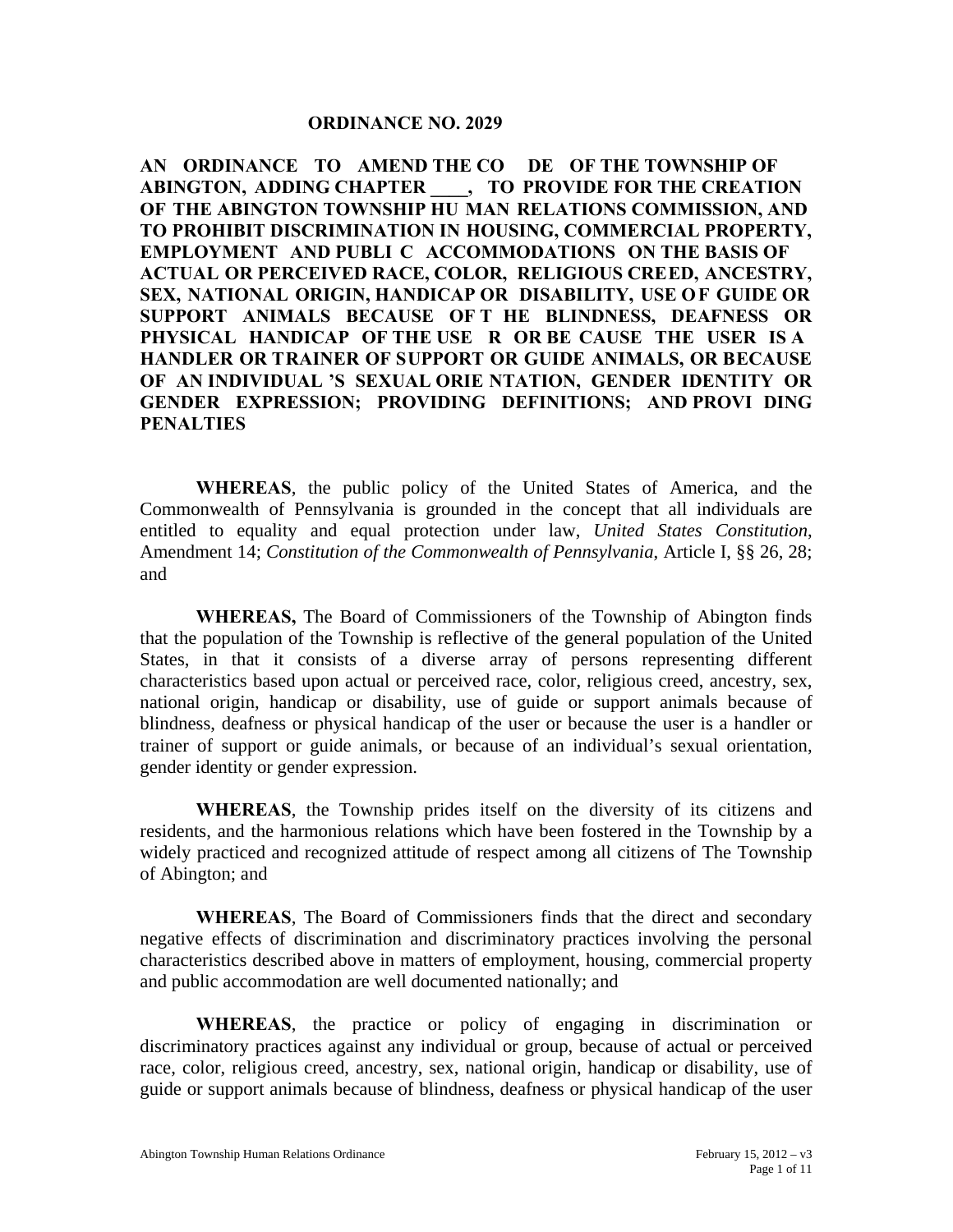or because the user is a handler or trainer of support or guide animals, or because of an individual's sexual orientation, gender identity or gender expression is a matter of highest public concern, and constitutes a paramount threat to the rights, privileges, peace and good order of the citizens of Township of Abington and to guests and visitors of Abington Township, that undermines the basic tenets of our freedom as citizens of the United States, and is utterly without place in this Township, which has a storied tradition of fiercely defending the individual rights of its citizens; and

**WHEREAS**, The Board of Commissioners desires to establish and adopt an official policy of non-discrimination in Township of Abington, in all matters involving employment, housing and commercial property, and public accommodation;

**NOW THEREFORE,** be it, and it is hereby ORDAINED by the Board of Commissioners of the Township of Abington, and it is hereby ENACTED and ORDAINED by authority of same as follows:

#### **SECTION I** Short Title.

 This Ordinance shall be known as the "Abington Township Human Relations Ordinance."

#### **SECTION II Purpose and Declaration of Policy.**

- A. The Township of Abington finds that it is of high public importance to adopt appropriate legislation to insure that all persons, regardless of actual or perceived race, color, religious creed, ancestry, sex, national origin, handicap or disability, use of guide or support animals because of blindness, deafness or physical handicap of the user or because the user is a handler or trainer of support or guide animals, or because of an individual's sexual orientation, gender identity or gender expression enjoy the full benefits of citizenship and are afforded equal opportunities for employment, housing and public accommodation.
- B. The Board of Commissioners of The Township of Abington hereby declares it to be the public policy of the Township to foster equality and equal opportunity for all citizens, regardless of actual or perceived race, color, religious creed, ancestry, sex, national origin, handicap or disability, use of guide or support animals because of blindness, deafness or physical handicap of the user or because the user is a handler or trainer of support or guide animals, or because of an individual's sexual orientation, gender identity or gender expression in all matters effecting employment, housing and commercial property and public accommodation, and to safeguard the right of all persons to remain free of discrimination or discriminatory practices in any of the foregoing aspects of their lives.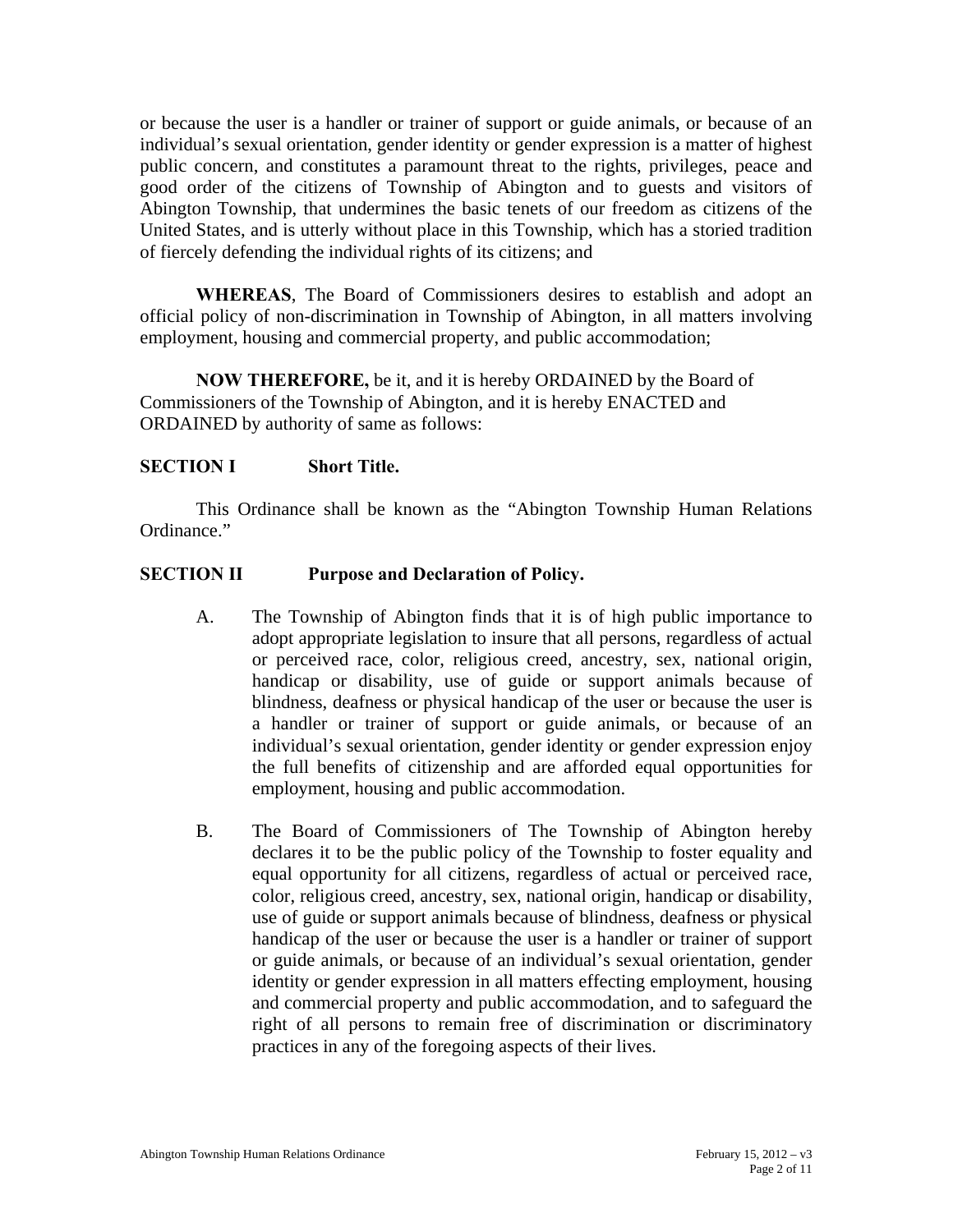- C. Nothing in this Ordinance shall be construed as supporting, endorsing or advocating any particular doctrine, point of view, or religious belief. On the contrary, it is the express purpose and intent of this Ordinance that all persons be treated fairly and equally, and that all persons in the Township of Abington shall be guaranteed fair and equal treatment under law.
- D. This Ordinance shall be deemed an exercise of the police power of the Township of Abington, as provided under the Pennsylvania First Class Township code, for the protection of the public welfare, prosperity, health and peace of the community of Abington Township.

## **SECTION III Definitions.**

 The following words and phrases, when appearing in this Ordinance, shall have the meanings given to them under this Section.

- 1. TOWNSHIP: The Township of Abington, Montgomery County, Pennsylvania.
- 2. BOARD: The Board of Commissioners of the Township of Abington, Montgomery County.
- 3. DISCRIMINATION: Any discriminatory act(s) taken by any person, employer, entity, employment agency, or labor organization, with respect to or involving a transaction related to employment, public accommodations, on the basis of a person's actual or perceived race, color, religious creed, ancestry, sex, national origin, handicap or disability, use of guide or support animals because of blindness, deafness or physical handicap of the user or because the user is a handler or trainer of support or guide animals, or because of an individual's sexual orientation, gender identity or gender expression.
- 4. DISCRIMINATORY ACTS: All acts or actions defined in the Pennsylvania Human Relations Act as unlawful discriminatory practices as related to employment, public accommodations, publicly offered commercial property or housing accommodations actual or perceived race, color, religious creed, ancestry, sex, national origin, handicap or disability, use of guide or support animals because of blindness, deafness or physical handicap of the user or because the user is a handler or trainer of support or guide animals, or because of an individual's sexual orientation, gender identity or gender expression.
- 6. EMPLOYMENT: The opportunity for an individual to obtain employment for which he is qualified.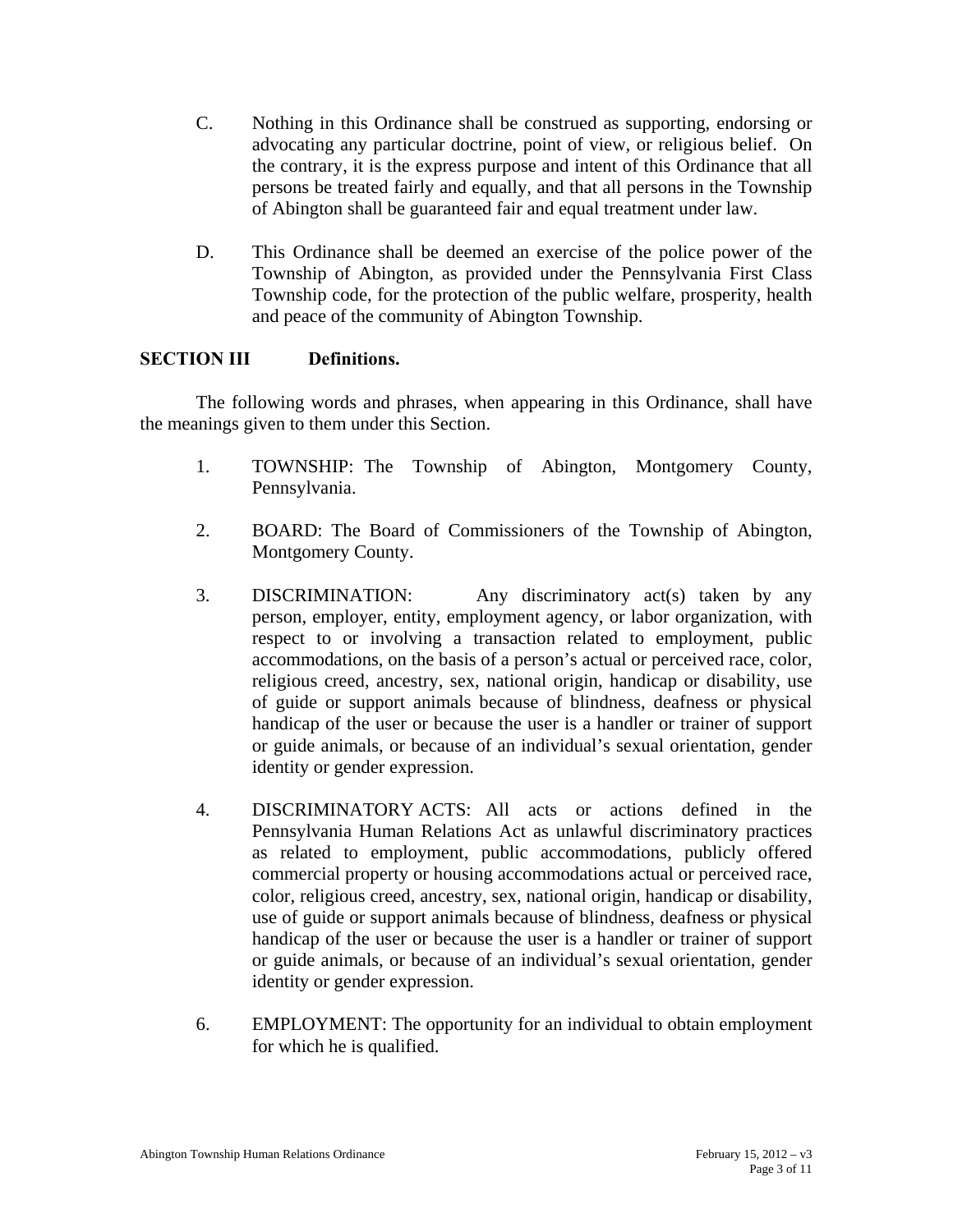- 7. PUBLIC ACCOMMODATION: The opportunity for an individual to access food, beverages or lodging, resort or amusement which is open to, accepts or solicits the patronage of the general public, but shall not include any accommodations which are in their nature distinctly private.
- 8. COMMERCIAL PROPERTY OR HOUSING: The opportunity for an individual to obtain any commercial property or housing accommodation for which he is qualified.

The above rights are hereby recognized as and declared to be a civil right which shall be enforceable as set forth in Section 4 of the Pennsylvania Human Relations Act.

- 9. GENDER IDENTITY OR EXPRESSION: Self-perception, or perception by others, as male or female, including an individual's appearance, behavior, or physical characteristics, that may be in accord with, or opposed to, one's physical anatomy, chromosomal sex, or assigned sex at birth, and shall include, but is not limited to, persons who are undergoing or who have completed sex reassignment, are transgender or gender variant.
- 10. EMPLOYEE: Does not include any individuals who, as a part of their employment, reside in the personal residence of the employer.
- 11. EMPLOYER: The term "employer" includes the township, its departments, boards and commissions, and any other governmental agency or school district thererof and any person employing four or more persons within the township, but except as hereinafter provided, does not include religious fraternal, charitable or sectarian corporations or associations, except such corporations or associations supported, in whole or in part, by governmental appropriations. The term "employer" with respect to discriminatory practices based on race, color, age, sex, national origin, non-job related handicap or disability, use of guide or support animals because of blindness, deafness or physical handicap of the user or because the user is a handler or trainer of support or guide animals, or because of an individual's sexual orientation, gender identity or gender expression, includes religious, fraternal, charitable and sectarian corporations, organizations and associations employing four or more persons within the township.
- 12. ORDINANCE: This Ordinance, which shall be referred to as the "Abington Township Human Relations Ordinance."
- 13. PERSON: Any natural person, fraternal, civic or other membership organization, corporation, general or limited partnership, proprietorship, limited liability company, or similar business organization, including the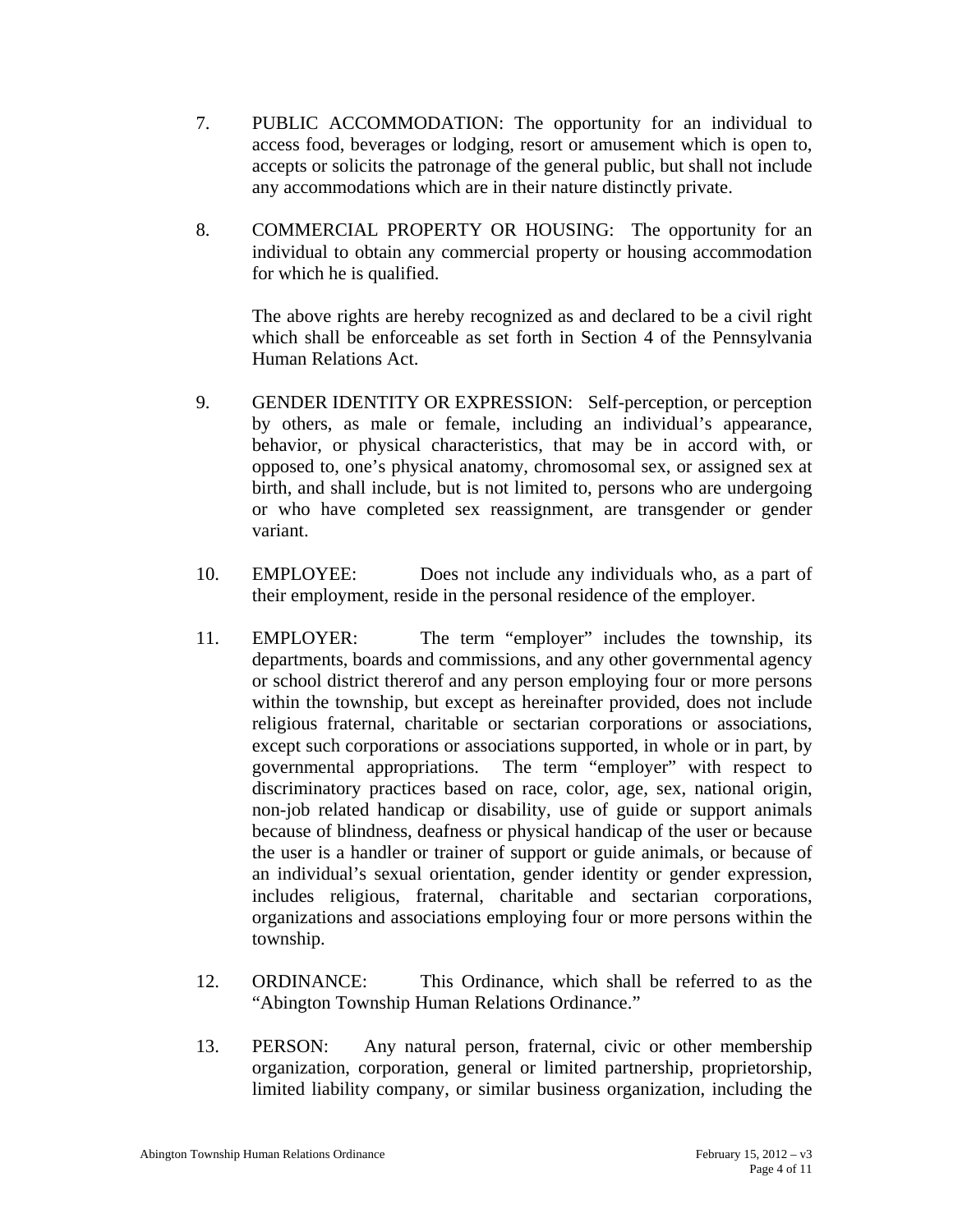Township, its departments, boards and commissions, and any other forprofit and nonprofit organization.

- 14. SEXUAL ORIENTATION: Actual or perceived homosexuality, heterosexuality and/or bisexuality.
- 15. Any terms of this Ordinance not expressly defined herein shall be construed in a manner consistent with the Pennsylvania Human Relations Act.

## **SECTION IV Unlawful Practices**

- A. Discrimination in employment, housing and commercial property or any public accommodation is prohibited under this Ordinance.
- B. Retaliation against any individual because such person has opposed any practice forbidden by this Ordinance, or because such person has made a charge, testified, or assisted in any manner in any investigation or proceeding under this Ordinance is prohibited under this Ordinance.
- C. Aiding, abetting, inciting, compelling or coercing the doing of any act declared by this Ordinance to be an unlawful practice, or obstructing or preventing any person from complying with the provisions of this Ordinance is prohibited under this Ordinance.

#### **SECTION V Exceptions**

- A. The provisions of this ordinance shall not bar the following from giving preference to persons of the same religion or denomination or to members of the following from making such selection as is calculated by such organization to promote the religious principles or the aims, purposes or fraternal principles for which it is established or maintained:
	- i. any religious or denominational institution; or
	- ii. any charitable or educational organization which is operated, supervised or controlled by or in connection with any religious organization; or
	- iii. any bona fide private or fraternal organization.
- B. The provisions of this ordinance shall not apply to rental of rooms in a landlord-occupied rooming house with a common entrance.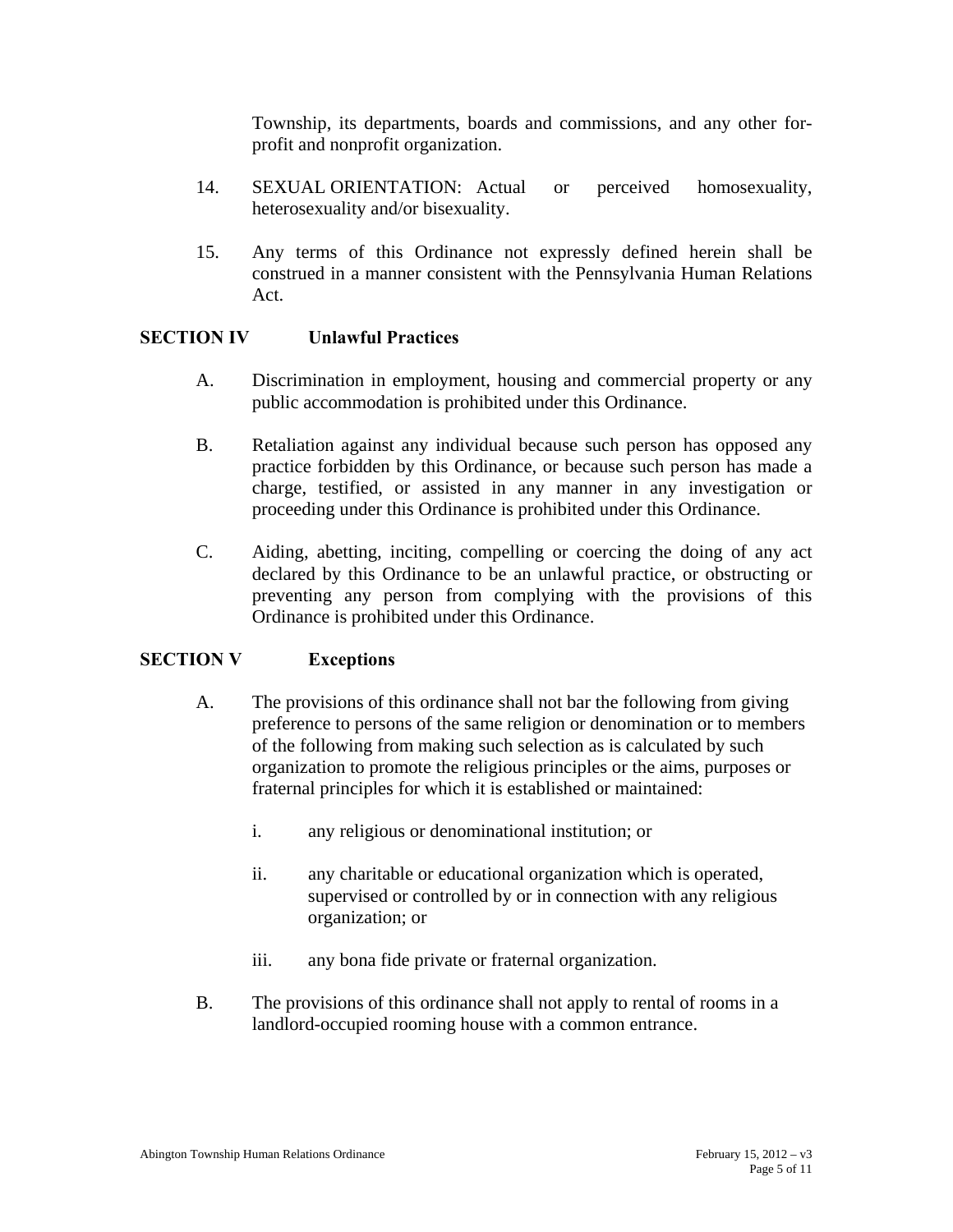C. The provisions of this ordinance, with respect to discrimination based on sex, shall not apply to the advertising, the rental or leasing of housing accommodations in a single-sex dormitory.

#### **SECTION VI Establishment of Human Relations Commission**

- A. Pursuant to the authority set forth under § 962.1 of the Pennsylvania Human Relations Act, 43 P.S. § 962.1, there is hereby established a Human Relations Commission for the Township of Abington, which shall be known as the "Abington Township Human Relations Commission."
- B. The Abington Township Human Relations Commission shall consist of five (5) members, who shall be appointed to terms of three (3) years by the Board. The terms of the members of the Commission shall be staggered, such that the terms of one third  $(1/3)$  of the members of the Commission shall expire each year. All members of the Commission shall be residents or business owners of the Township of Abington and shall serve without compensation.
- C. The Chairperson of the Commission will designate one member as needed to receive the complaint and conduct an intake meeting with the complainants. The member charged with this duty shall not participate in any mediations involving parties to the complaint for which they handled the intake nor shall this member vote on complaints brought in front of the Commission.
- D. The Human Relations Commission shall, annually, designate one member to serve as Chairperson of the Commission. The Chairperson shall be responsible for coordinating the activities, meetings, and operations of the Commission, as set forth under this Ordinance. The Chairperson shall also report, from time to time, to the President of the Board of Commissioners\_\_ regarding the activities of the Commission.
- E. Members of the Commission shall, as soon after their appointment as practical, attend such training and education seminars or sessions as deemed necessary to acquaint themselves with the functioning of the Abington Township Human Relations Commission under this Ordinance, as well as the terms, conditions and provisions of the Pennsylvania Human Relations Act, and the operation of the Pennsylvania Human Relations Commission. Such training and education shall be as directed by the Chairperson, and shall be performed in conjunction with the state Human Relations Commission.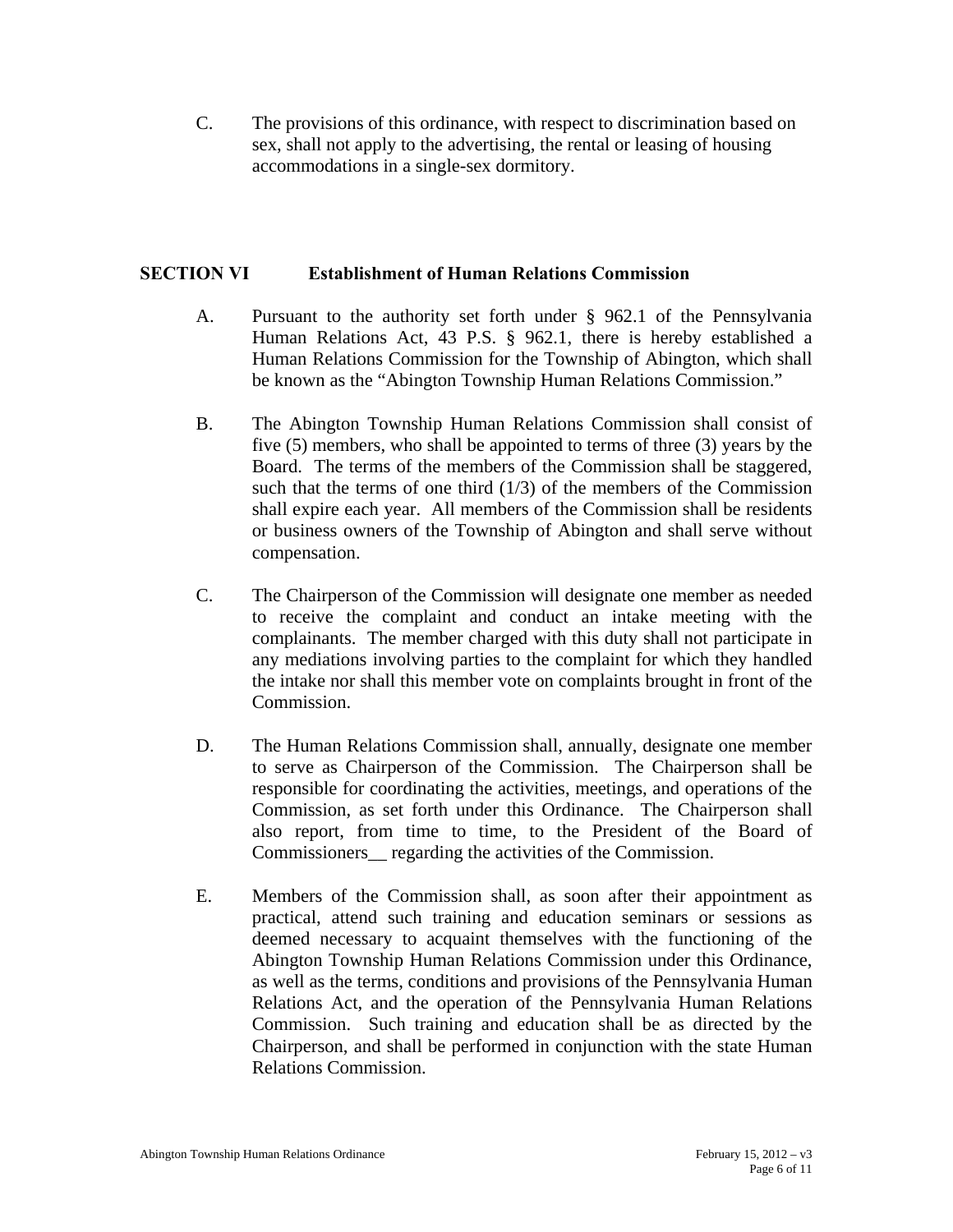- F. The Abington Township Human Relations Commission shall have all of those powers necessary to execute the duties set forth under this Ordinance, provided that such powers shall not exceed those exercised by the Pennsylvania Human Relations Commission under the Pennsylvania Human Relations Act.
- G. The Abington Township Human Relations Commission shall operate within the scope of funds which may be allocated, on an annual basis, by the Board and shall not exceed the annual allocation in any year, except upon prior approval by the Board. In adopting this Ordinance, the Board hereby expresses its intention that the operation of the Abington Township Human Relations Commission under this Ordinance shall be supported by volunteers, unpaid staff, and volunteer efforts and shall be as close to "zero-cost" to the Township as reasonably feasible.

## **SECTION VII Complaint and Procedures for filing Complaints**

- 1. Complaints
	- A. Any person claiming to be aggrieved by a practice which is made unlawful under this Ordinance may make, sign and file a verified complaint, as provided under paragraph B of this Ordinance, alleging violations of this Ordinance. Such complaint shall, at a minimum, contain the following information:
		- i. The name, telephone number, mailing address and email (if applicable) of the aggrieved person(s);
		- ii. The name, telephone number, mailing address and email (if applicable) of the person(s) alleged to have committed the prohibited practice;
		- iii. A concise statement of the facts, including pertinent dates, time, locations, people, and acts involved constituting the alleged discriminatory practice;
		- iv. Such other information as may be required by the Commission.
	- B. Complaints may be filed in person at the office of the Township Manager, or by mailing such complaints to the Township offices, to the attention of the Township Manager or the member of the Commission designated to handle intake. All such complaints must be received by the Township within one hundred eighty (180) days of the occurrence of the last act giving rise to the complaint or such complaint shall be dismissed as untimely.
	- C. The Township Manager shall transmit all complaints received to the Chairperson of the Commission not later than ten (10) days of receipt of the complaint. The Township Manager shall conspicuously mark the face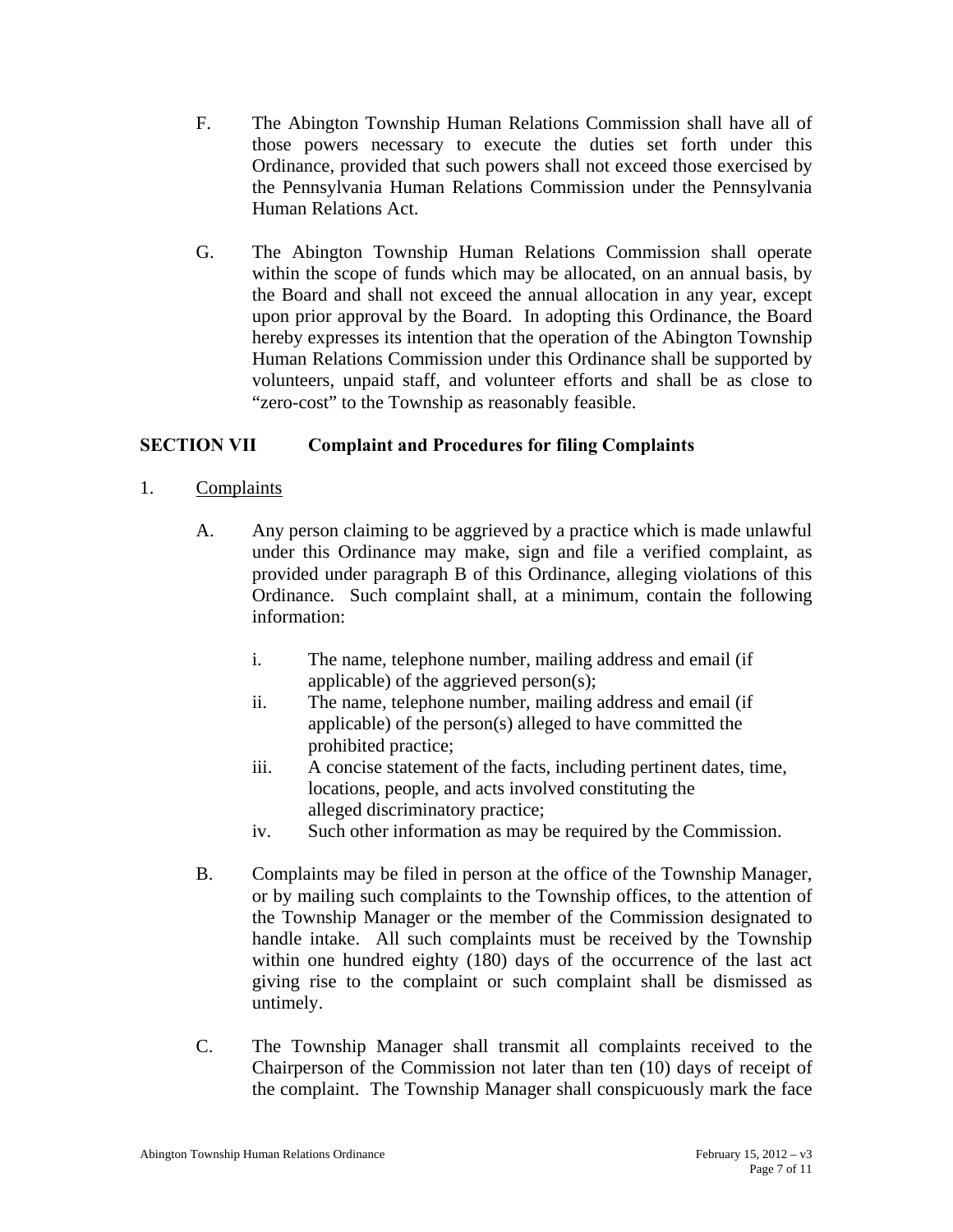of the complaint with the date the document was first received in the Township offices.

- D. The Commission may promulgate forms for use by persons wishing to file a complaint, however, complaints which are prepared without the use of an approved form shall be deemed acceptable under this Ordinance so long as the facts set forth under paragraph "A" of this Section can be clearly determined from the document submitted as a complaint.
- E. The Commission may provide for a process by which persons seeking to file a complaint may consult with a volunteer or other staff person affiliated with the Commission who is trained to assist the prospective complainant in discerning the facts relevant to the prospective complaint. Such process shall also include referral of additional information to the prospective complainant concerning the content of this Ordinance, the content of the Pennsylvania Human Relations Act, and the availability of the Pennsylvania Human Relations Commission as an additional venue within which the prospective complainant may seek redress when possible.
- 2. Notifications and Answer
	- A. Within thirty (30) days of receipt of a complaint, the Commission shall:
		- i. Send a copy of the complaint to the person(s) charged with a discriminatory act or practice under this Ordinance (the "respondent"), together with a copy of this Ordinance.
		- ii. Send a notice to the complainant, informing them that the complaint has been accepted and processed by the Commission. If the complaint alleges discrimination on a basis proscribed under federal or state law, the Notice shall also inform the complainant of their right to file a complaint with the Pennsylvania Human Relations Commission or the federal Equal Employment Opportunity Commission as well as the U.S. Department of Housing and Urban Development, where applicable.
		- iii. The Commission shall notify the Pennsylvania Human Relations Commission of the filing of any complaint that may be deemed to be within the jurisdiction of that Commission, as required under the Human Relations Act.
		- iv. The Commission shall also include a notice to both the complainant and the respondent(s) of their option to elect to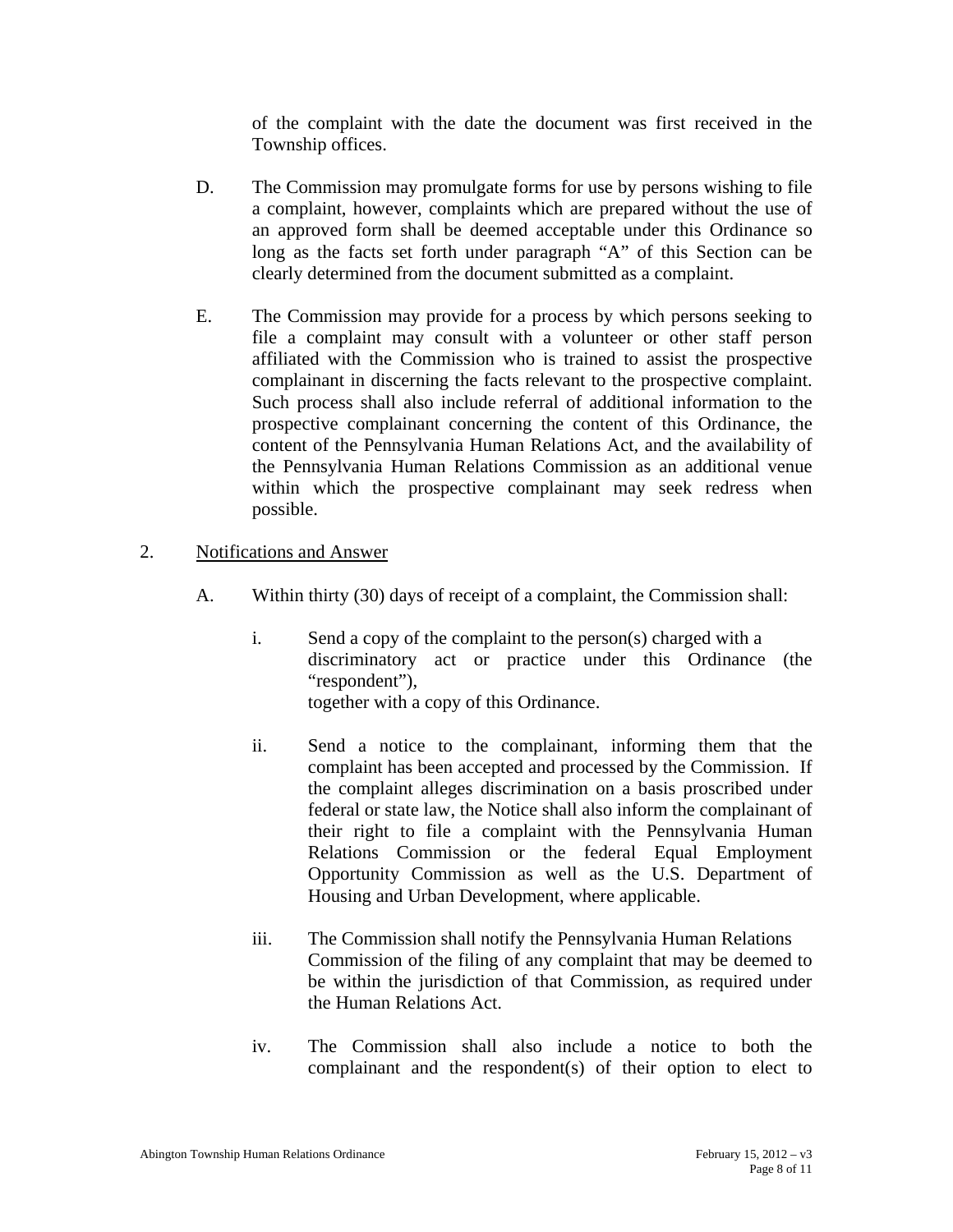proceed to voluntary mediation in order to resolve the matters giving rise to the complaint.

- B. The respondent(s) shall file a written verified answer to the complaint within thirty (30) days of service of the complaint. An answer shall be filed in the same manner as a complaint.
- 3. Mediation
	- A. Within thirty (30) days of receipt of an answer to a complaint, or, where no answer is filed, within sixty (60) days of service of the complaint upon the respondent(s), the Commission shall proceed in accordance with the following options:
		- i. In the event that both parties have consented to mediation, under paragraph 2(A)(iv) of this Section, then the Commission shall refer the matter to a recognized alternative dispute resolution service, which same service may be provided through Montgomery County, the Montgomery County Bar Association, or any other professional mediation service provider, or may refer the matter to a licensed member of the Pennsylvania bar, who may be willing to perform service to the Commission as a volunteer mediator. Any costs or expenses which may be associated with the mediation shall be the responsibility of the parties. The parties shall jointly select the mediator; however, the Commission shall retain the authority to act as the mediator in the event the parties have agreed to mediation but cannot jointly agree on a mediator. Mediation sessions conducted by the Commission may proceed with a minimum of two eligible Commission Members. Mediation sessions shall remain private and not otherwise subject to public attendance.
	- B. When mediation has resulted in an amicable resolution of the complaint and the complaint is resolved, the Commission shall notify the parties that the complaint has been dismissed, and shall record the result of the mediation in the Notice of dismissal.
	- C. In the event the complaint has not been resolved through mediation the parties are entitled to proceed to the Court of Common Pleas in Montgomery County and/or the Pennsylvania Human Relations Commission if appropriate.

## **SECTION VIII Non-limitation of Remedies**

 Nothing contained in this Ordinance shall be deemed to limit the right of an aggrieved person to recover under any other applicable law or legal theory.

# **SECTION VIX Multiple Filings**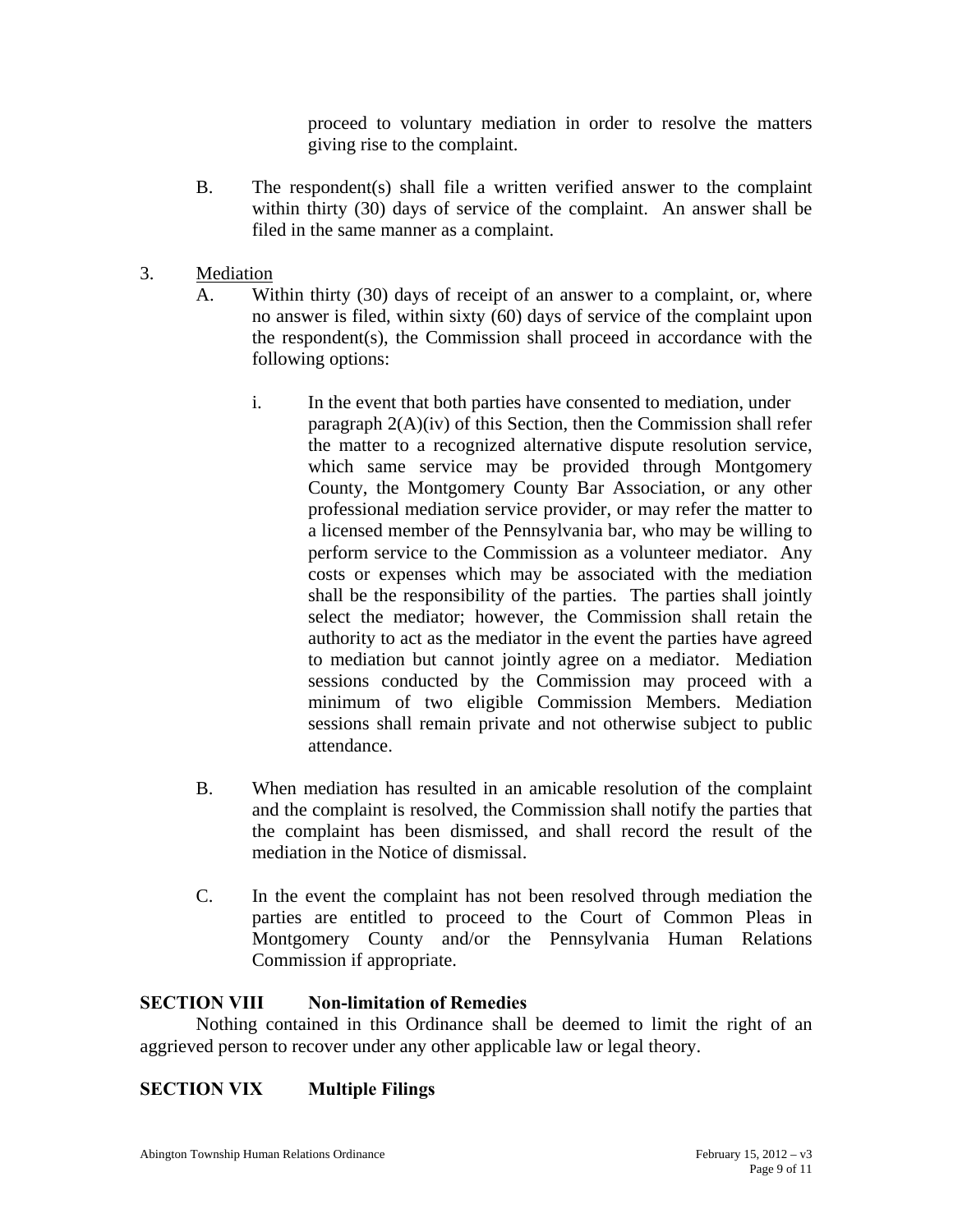This Ordinance shall have no jurisdiction over matters which are the subject of pending or prior filings made by an aggrieved person before any state or federal court or agency of competent jurisdiction.

#### **SECTION X Penalties**

 A. Any person who shall violate any provision of Section IV of this Ordinance may be subject by the Montgomery County Court of Common Pleas or any Court of competent jurisdiction to the penalties enumerated in Section  $9(f)(1&2)$ , Sections 9.2, 9.3, and Sections 10 & 11 of the Pennsylvania Human Relations Act. The penalties contained in this ordinance shall mirror any future changes to the Pennsylvania Human Relations Act as adopted by the General Assembly and approved by the Governor.

- i. This ordinance extends the protections of the Pennsylvania Human Relations Act to include actual or perceived sexual orientation, gender identity or gender expression.
- ii. All penalties included in the Pennsylvania Human Relations Act shall be extended to include all protected classes enumerated in the Abington Township Human Relations Ordinance.

## **SECTION XI Severability**

The terms, conditions and provisions of this Ordinance are hereby declared to be severable, and, should any portion, part or provision of this Ordinance be found by a court of competent jurisdiction to be invalid, unenforceable or unconstitutional, Abington Board of Commissioners hereby declares its intent that the Ordinance shall have been enacted without regard to the invalid, unenforceable, or unconstitutional portion, part or provision of this Ordinance.

## **SECTION XII Repealer**

Any and all other Ordinances or parts of Ordinances in conflict with the terms, conditions and provisions of this Ordinance are hereby repealed to the extent of such irreconcilable conflict.

#### **SECTION XIII Effective Date**

This Ordinance shall be effective ninety (90) days after enactment.

 **ENACTED** and **ORDAINED** this \_\_\_\_\_ day of \_\_\_\_\_\_\_\_\_\_\_\_\_\_\_\_\_\_\_\_\_\_,

20\_\_\_.

TOWNSHIP OF ABINGTON

Attest:

\_\_\_\_\_\_\_\_\_\_\_\_\_\_\_\_\_\_\_\_\_\_\_\_\_\_\_\_\_\_\_\_\_ By: \_\_\_\_\_\_\_\_\_\_\_\_\_\_\_\_\_\_\_\_\_\_\_\_\_\_\_\_\_\_